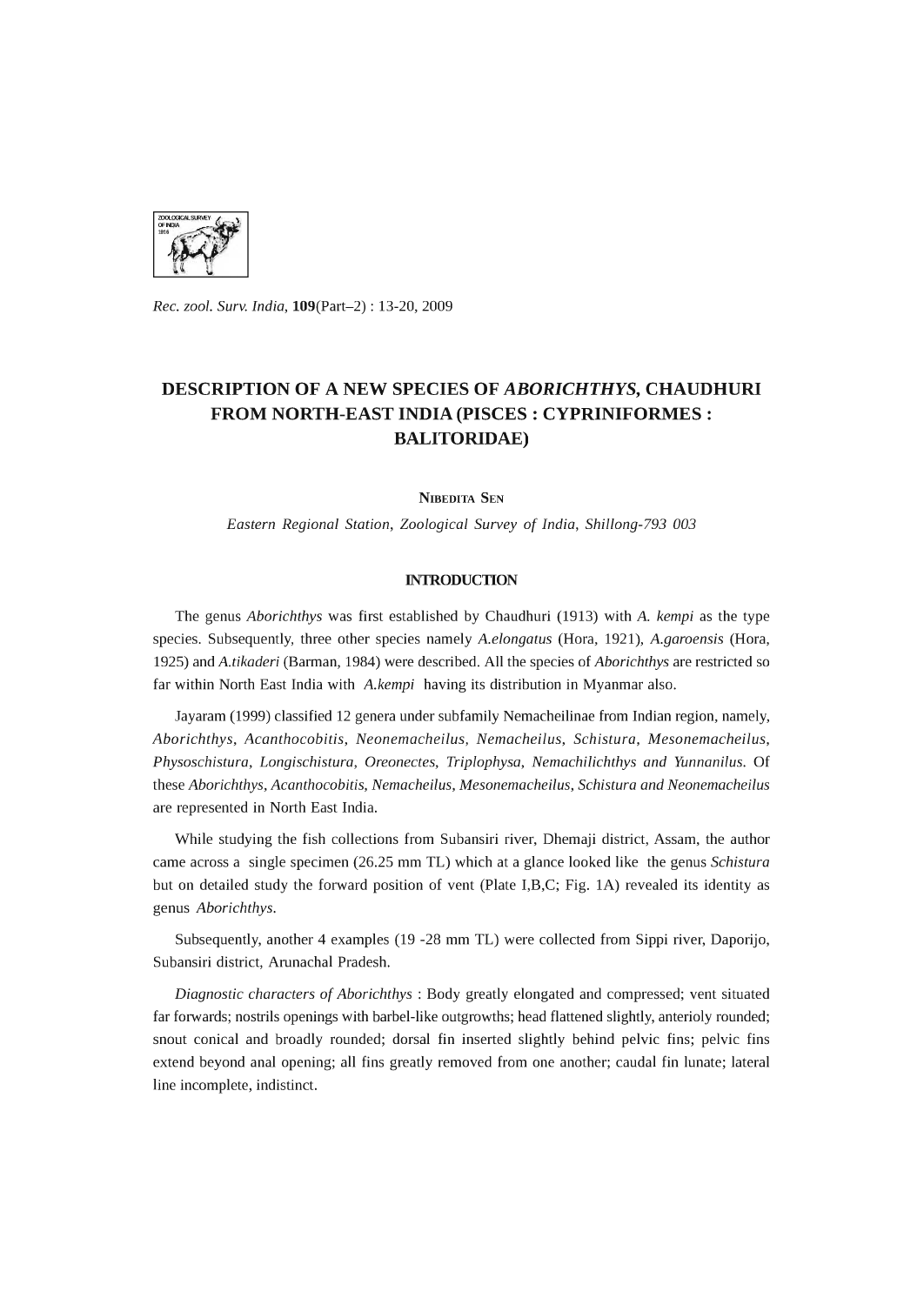*Diagnostic characters* of *Schistura* : Body elongate, compressed posteriorly; vent situated nearer anal fin; head either depressed or compressed; snout usually blunt; dorsal fin short, inserted ahead or opposite pelvic fin; pelvic fin never crosses anal opening; caudal fin slightly emarginate, forked or truncate, never rounded; lateral line incomplete or complete.

The present specimen does not tally with other known species of the genus *Aborichthys* and hence it is described here as new species, *A. rosammai.* The distinct and prominent characters exhibited by these specimens motivated the author to describe it new to science.

# **ABBREVIATIONS**

| TL         | : Total length                                   | LD          | : Length of dorsal fin                                   |
|------------|--------------------------------------------------|-------------|----------------------------------------------------------|
| SL         | : Standard length                                | LPC.        | : Length of pectoral fin                                 |
| HL.        | : Head length                                    | <b>LPV</b>  | : Length of pelvic fin                                   |
| HD         | : Head depth                                     | LA          | : Length of anal fin                                     |
| HW         | : Head width                                     | Œ.          | : Length of caudal fin                                   |
| BD         | : Body depth                                     | SN-PV       | : Distance between tip of snout to                       |
| <b>EYD</b> | : Eye diameter                                   |             | origin of pelvic fin                                     |
| SN         | : Snout length                                   | PC-PV       | : Distance between origin of pectoral<br>and pelvic fins |
| <b>IOR</b> | : Inter orbital distance                         | PV-A        | : Distance between origin of pelvic and                  |
| SN-D       | : Distance between snout to origin of            |             | anal fins                                                |
|            | dorsal fin                                       | A-CB        | : Distance between origin of anal fin                    |
| $D-CB$     | : Distance between origin of dorsal fin          |             | and base of caudal fin                                   |
|            | to base of caudal fin                            | <b>CPL</b>  | : Length of caudal peduncle                              |
| SN-V       | : Distance between snout to vent                 | <b>LHCP</b> | : Least height of caudal peduncle                        |
| V-CB       | : Distance between vent to base of<br>caudal fin |             | V/F/ERS : Vertebrate/Fish/Eastern Regional<br>Station    |

# **MATERIALAND METHODS**

The specimens are preserved in 5% formaldehyde. Morphological measurements were done with a slide caliper. Twenty two morphological characters have been taken into consideration for all the known species. Morphological data for 4 species namely, *kempi*, *elongatus*, *garoensis* and *tikaderi* have been taken from description of type species and comparative chart has also been incorporated (measurements converted into percentage from the original data). Measurements are expressed in percentage in relation to standard length. The mean value are shown in parenthesis (Table 2).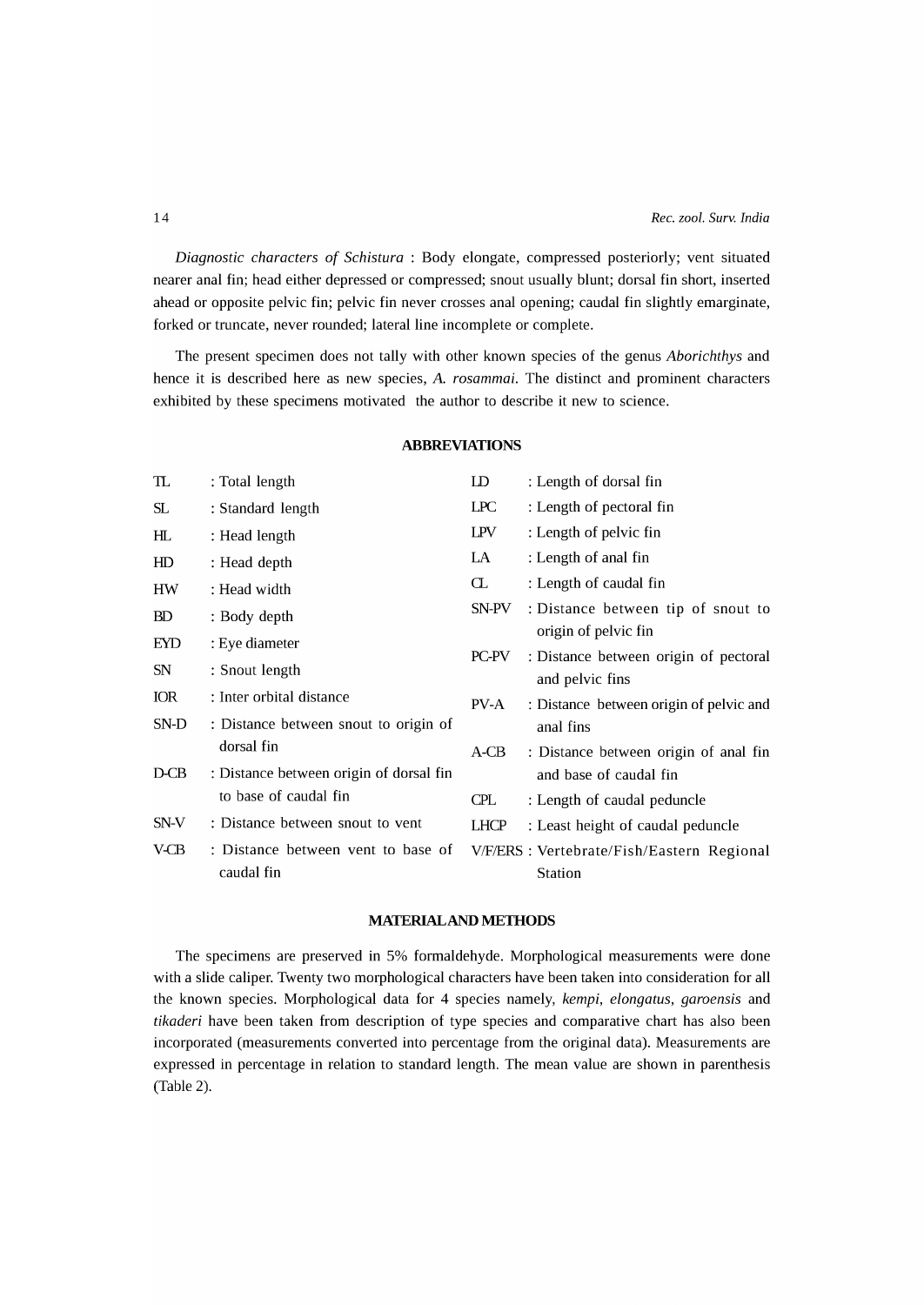Measurements of different morphological characters of Holotype and Paratypes are shown in Table 1.

> *Aborichthys rosammai* sp. nov. (Plate I & II, A, B, C; Pig. 1 A, B)

*Material examined: Holotype* : 1 example, 26.25 mm TL, *Regd.no.V/P/ERS/2129,* Locality: Pabomukh, Subansiri river, Dhemaji district, Assam (alt. 32 mts.) (Latitude: 27° 34', Longitude: 94° 14") , Collector: R. Mathew and party, Date of collection: 03.02.2006.

*Paratype* : 4 examples, 19-28 mm TL, Regd. no. *V/P/ERS/2497,* Locality: Sippi river near Daporijo, Subansiri district, Arunachal Pradesh (alt. 251 mts.) (Latitude: 28° 04', Longitude: 94° 09") Collector: R. Mathew and party, Date of collection: 05.06.2007.

*Description*: *D.ii.7<sup>34</sup>*, *P.* i.10, *V.i.*6, *A.* ii.5, *C.* 16-18



Fig. 1. Diagrammatic representation of (A) Ventral view of *Aborichthys resammai* sp. nov. showing position of anus and different fins, (B) shape of caudal fin with band at base of the fin.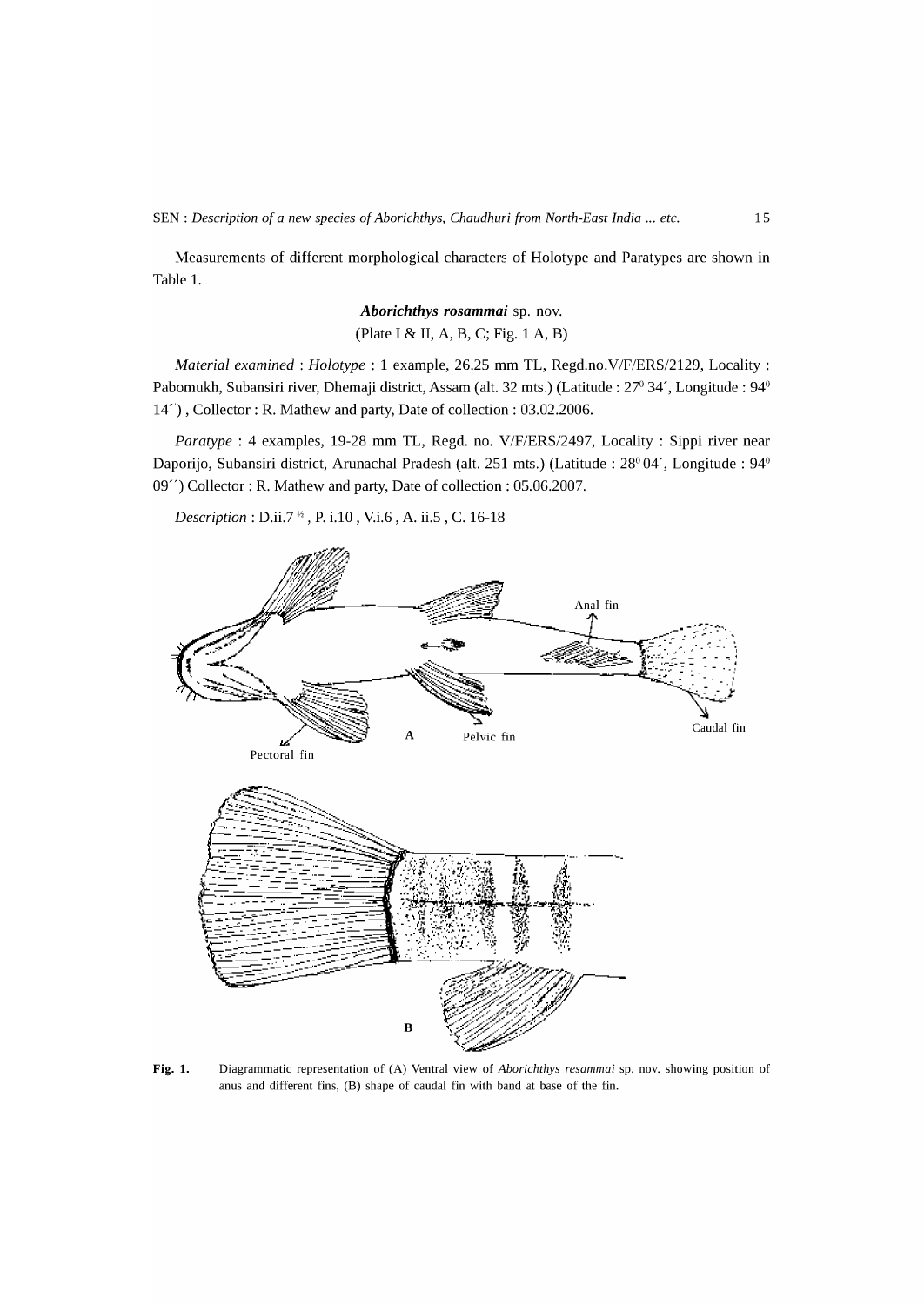| Sl. No.                  | <b>Characters</b>                           | Holotype | Paratypes (4 exs.) |                         |       |       |
|--------------------------|---------------------------------------------|----------|--------------------|-------------------------|-------|-------|
|                          |                                             |          | 1                  | $\overline{\mathbf{2}}$ | 3     | 4     |
| $\mathbf{1}$             | Total length                                | 26.25    | 28.00              | 23.00                   | 24.00 | 19.00 |
| $\overline{2}$           | Standard length                             | 21.54    | 24.00              | 19.00                   | 20.00 | 15.00 |
| 3                        | Head length                                 | 4.47     | 4.80               | 4.75                    | 5.00  | 3.75  |
| $\overline{\mathcal{L}}$ | Head width                                  | 6.15     | 6.00               | 6.33                    | 6.66  | 5.00  |
| 5                        | Head depth                                  | 8.72     | 8.00               | 9.50                    | 10.00 | 7.50  |
| 6                        | Eye diameter                                | 19.58    | 24.00              | 19.00                   | 20.00 | 15.00 |
| 7                        | Inter-orbital distance                      | 10.77    | 24.00              | 19.00                   | 20.00 | 15.00 |
| 8                        | Snout length                                | 10.77    | 12.00              | 9.50                    | 10.00 | 7.50  |
| 9                        | Body depth                                  | 6.64     | 6.00               | 6.33                    | 6.66  | 5.00  |
| 10                       | Predorsal distance                          | 1.90     | 1.84               | 1.90                    | 2.00  | 1.87  |
| 11                       | Prepectoral distance                        | 4.30     | 4.00               | 3.80                    | 4.00  | 3.75  |
| 12                       | Prepelvic distance                          | 1.95     | 1.84               | 1.90                    | 1.81  | 1.66  |
| 13                       | Preanal distance                            | 1.28     | 1.26               | 1.26                    | 1.33  | 1.36  |
| 14                       | Length of Dorsal fin                        | 5.38     | 8.00               | 6.33                    | 6.66  | 7.50  |
| 15                       | Length of Dorsal fin base                   | 7.18     | 8.00               | 9.50                    | 10.00 | 7.50  |
| 16                       | Length of Pectoral fin                      | 5.24     | 6.00               | 6.33                    | 6.66  | 5.00  |
| 17                       | Length of Pelvic fin                        | 6.03     | 8.00               | 6.33                    | 6.66  | 5.00  |
| 18                       | Length of Anal fin                          | 6.22     | 6.00               | 6.33                    | 6.66  | 7.50  |
| 19                       | Length of Anal fin base                     | 10.77    | 12.00              | 12.66                   | 13.33 | 15.00 |
| 20                       | Length of Caudal fin                        | 4.57     | 6.00               | 4.75                    | 5.00  | 5.00  |
| 21                       | Length of Caudal peduncle                   | 5.38     | 6.00               | 6.33                    | 6.66  | 7.50  |
| $\overline{22}$          | Depth of Caudal peduncle                    | 7.66     | 8.00               | 9.50                    | 10.00 | 7.50  |
| 23                       | Distance between Pectoral and Pelvic fin    | 3.65     | 4.42               | 3.80                    | 4.00  | 3.75  |
| 24                       | Distance between Pelvic and Anal fin        | 3.59     | 4.80               | 4.75                    | 4.00  | 5.00  |
| 25                       | Distance between Snout to Vent              | 1.68     | 1.60               | 1.72                    | 1.66  | 1.66  |
| 26                       | Distance between Vent to base of Caudal fin | 2.42     | 2.40               | 2.71                    | 2.50  | 2.50  |
| 27                       | Distance between Dorsal fin and base of     |          |                    |                         |       |       |
|                          | Caudal fin                                  | 2.15     | 3.00               | 3.16                    | 2.85  | 2.50  |
| 28                       | Distance between Anal fin and base of       |          |                    |                         |       |       |
|                          | Caudal fin                                  | 5.38     | 6.00               | 6.33                    | 6.66  | 7.50  |
| 29                       | Distance between Pelvic fin to vent         | 14.36    | 24.00              | 19.00                   | 20.00 | 15.00 |
| 30                       | Distance between vent to base of Anal fin   | 5.38     | 6.00               | 6.33                    | 6.66  | 7.50  |

Table-I: Measurements of different morphological characters of A. *rosammai* sp. nov. in relation of Standard length (in mm)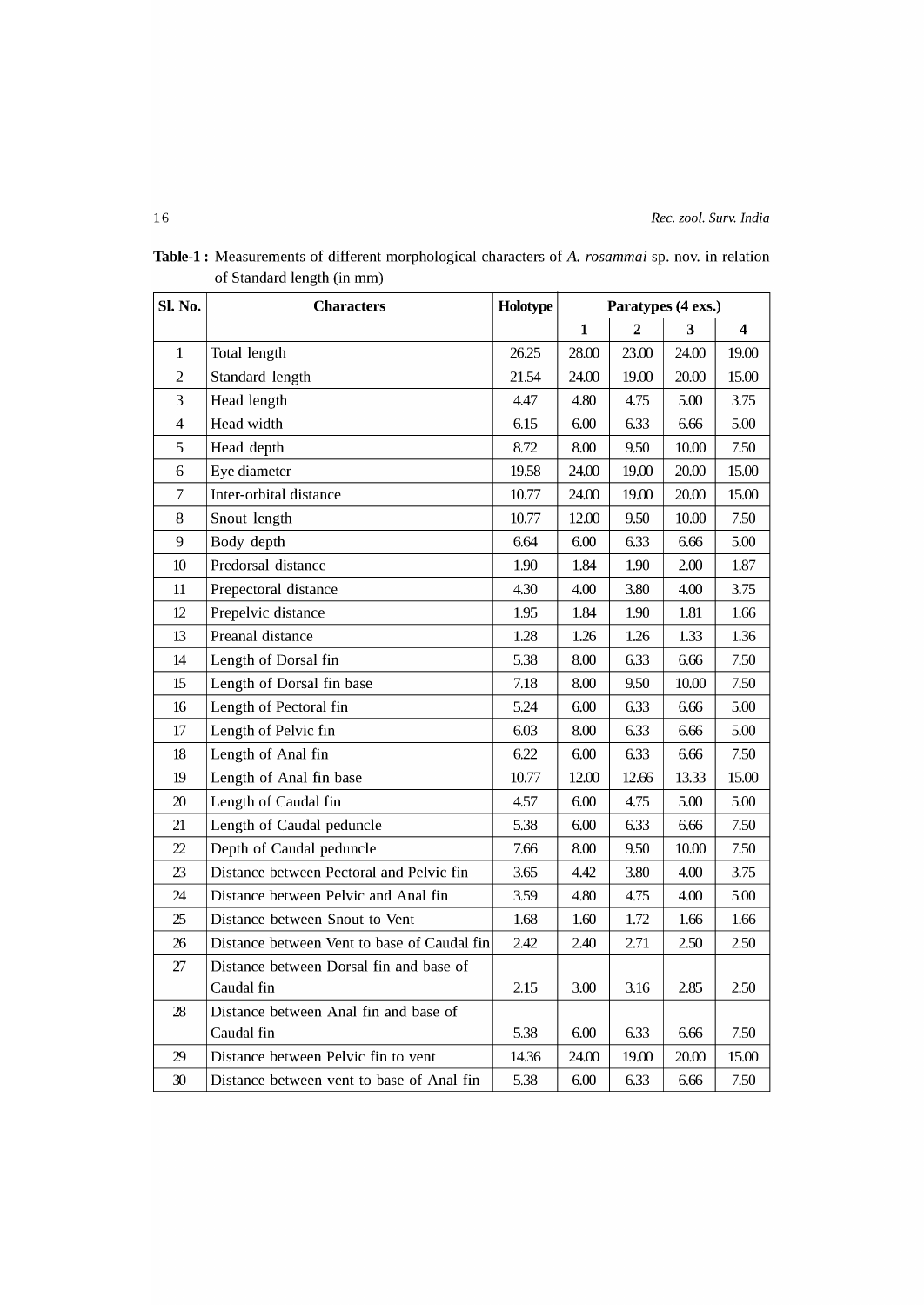| Characters     | A. garoensis |         | A. tikaderi     |         | A. kempi    |                            | A. elongatus |         | Abrichthys n.sp. |               |  |
|----------------|--------------|---------|-----------------|---------|-------------|----------------------------|--------------|---------|------------------|---------------|--|
| <b>SL</b>      | 85.80-89.50  |         | $100.0 - 110.0$ |         |             | 53.50-71.30<br>60.70-74.00 |              |         |                  | $15.0 - 24.0$ |  |
| $\sigma$       | 17.69-18.30  | (17.96) | 17.00-18.50     | (17.83) | 18.52-21.74 | (20.38)                    | 16.97-1757   | (17.27) | 19.42-21.86      | (20.64)       |  |
| H <sub>L</sub> | 15.50-16.20  | (15.76) | 16.36-17.31     | (16.89) | 18.70-22.06 | (20.16)                    | 18.12-18.38  | (18.25) | 22.12-22.33      | (22.22)       |  |
| BD             | 10.05-10.49  | (10.28) | 12.50-13.00     | (12.74) | 11.96-15.14 | (13.72)                    | 13.24-14.50  | (13.87) | 15.04-16.86      | (15.95)       |  |
| <b>EYD</b>     | 2.23-2.23    | (2.27)  | 1.82-2.00       | (1.91)  | 2.58-3.74   | (3.26)                     | 2.43-3.62    | (3.03)  | 5.10-5.27        | (5.18)        |  |
| SN             | 7.23-7.39    | (7.33)  | 7.00-6.69       | (7.32)  | 7.78-9.35   | (8.61)                     | 8.11-8.24    | (8.18)  | 9.28-10.54       | (9.91)        |  |
| IOR            | 3.50-4.48    | (4.08)  | 4.55-4.81       | (4.72)  | 3.53-6.17   | (4.64)                     | 4.05-4.61    | (4.33)  | 5.27-9.28        | (7.27)        |  |
| HD             | 8.16-8.60    | (8.39)  | 8.18-9.04       | (8.74)  | 9.26-11.21  | (10.18)                    | 9.46-11.58   | (10.00) | 11.46-11.58      | (11.52)       |  |
| HW             | 12.07-12.35  | (12.17) | 10.91-11.35     | (11.15) | 12.09-14.95 | (13.90)                    | 9.46-12.85   | (11.16) | 16.24-16.86      | (16.55)       |  |
| CPL            | 21.56-23.46  | (22.62) | 22.00-23.64     | (22.91) | 15.03-19.07 | (16.68)                    | 18.12-20.00  | (19.06) | 15.19-18.57      | (16.88)       |  |
| <b>LHCP</b>    | 9.52-9.83    | (9.67)  | 11.00-11.82     | (11.45) | 11.11-14.95 | (13.10)                    | 12.03-12.84  | (12.44) | 11.58-13.04      | (12.31)       |  |
| SN-V           | 49.50-49.60  | (49.54) | 48.00-48.18     | (48.09) | 50.07-58.15 | (54.08)                    | 58.51-61.94  | (60.23) | 59.37-60.09      | (59.73)       |  |
| <b>V-CB</b>    | 50.28-50.47  | (50.38) | 51.00-54.55     | (52.49) | 41.85-47.97 | (44.52)                    | 37.89-41.62  | (39.76) | 39.62-41.59      | (40.60)       |  |
| SN-D           | 43.67-44.25  | (43.88) | 43.27-44.55     | (43.94) | 46.13-53.33 | (49.59)                    | 50.68-51.40  | (51.04) | 52.50-52.53      | (52.51)       |  |
| $D-CB$         | 55.64-56.66  | (56.08) | 55.45-57.69     | (56.71) | 41.33-51.64 | (48.76)                    | 48.92-49.42  | (49.17) | 34.97-46.42      | (40.69)       |  |
| SN-PV          | 39.66-40.44  | (40.14) | 40.00-42.31     | (41.10) | 41.82-48.15 | (45.70)                    | 49.42-57.16  | (53.29) | 51.06-55.44      | (53.25)       |  |
| LD             | 11.19-12.85  | (12.04) | 11.54-12.00     | (11.79) | 13.85-15.33 | (14.61)                    | 12.16-13.51  | (12.84) | 14.15-18.57      | (16.36)       |  |
| LA             | 9.32-11.51   | (10.15) | 10.00-10.91     | (10.50) | 12.48-14.95 | (13.33)                    | 9.19-11.53   | (10.36) | 15.19-16.06      | (15.62)       |  |
| <b>LPV</b>     | 11.76-13.05  | (12.55) | 10.91-12.00     | (11.48) | 14.02-16.82 | (15.30)                    | 12.84-14.83  | (13.84) | 15.82-16.57      | (16.19)       |  |
| <b>LPC</b>     | 12.65-13.75  | (13.27) | 11.82-12.50     | (12.17) | 15.38-17.76 | (16.91)                    | 15.14-15.16  | (15.15) | 16.86-19.08      | (17.97)       |  |
| PC-PV          | 25.76-26.34  | (26.12) | 24.55-26.92     | (25.82) | 24.60-30.56 | (28.15)                    | 31.76-32.62  | (32.19) | 26.76-27.39      | (27.07)       |  |
| PV-A           | 30.30-31.28  | (30.72) | 18.84-33.64     | (30.83) | 28.97-30.20 | (29.43)                    | 26.36-26.49  | (26.43) | 21.72-27.85      | (24.78)       |  |
| $A-CB$         | 27.74-29.39  | (28.49) | 26.92-30.00     | (28.31) | 23.33-27.68 | (25.29)                    | 24.05-25.00  | (24.53) | 15.19-18.57      | (16.88)       |  |
|                |              |         |                 |         |             |                            |              |         |                  |               |  |

**Table-2:** Comparative chart of characters in different species of *Aborichthys All the measurements are in relation to Standard length (in percentage)* 

SEN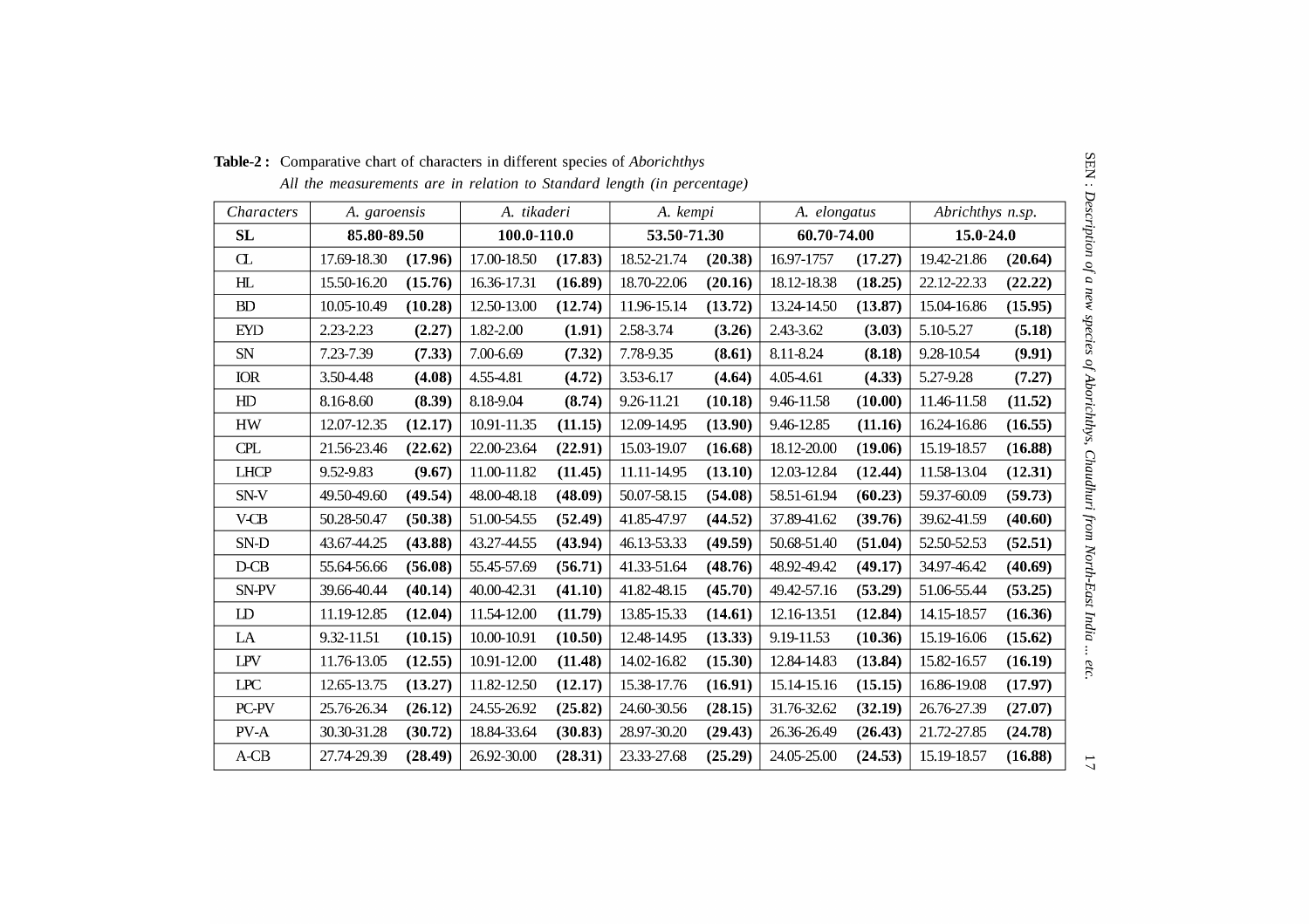Body somewhat cylindrical, it's depth 5.00-6.64 times in standard length. Dorsal and ventral profile of the body is almost parallel. Head slightly depressed, it's depth 7.50-10.00, breadth 5.00- 6.66, length 3.75-5.00 times in standard length. Eyes large, placed slightly nearer to snout, dorsolateral in position; it's diameter 4.00-5.00 times in head length. Snout rounded, 2.40-2.50 times in head length. Nostrils placed almost midway between eye and tip of snout, with short barbel like projection. Mouth slightly behind tip of snout, lower lip interrupted in middle. Barbels 3 pairs, all of equal length, longer than eye diameter. Length of dorsal fin 5.3S-S.00, pectoral fin 5.00-6.66, pelvic fin 5.00-S.00, anal fin 6.00-7.50 and caudal fin 4.57-6.00 times in standard length. Predorsal distance 1.S4-2.00, prepectoral distance 3.75-4.30, prepelvic distance 1.66-1.95 and preanal distance 1.26-1.36 times in standard length. Vent situated far forward towards pelvic fin, distinctly nearer base of caudal fin than tip of snout. The distance between snout to vent 1.60-1. 72 and vent to base of caudal fin 2.40-2.71 times in standard length. Length of caudal peduncle 5.3S-7.50 and height of caudal peduncle 7.50-10.00 times in standard length. Lateral line complete. The dorsal fin placed slightly behind or opposite to pelvic fins, its origin slightly nearer to base of caudal fin than to tip of snout. Longest ray of dorsal almost equal to body depth immediately below it. Anal fin nearer to base of caudal fin than to commencement of pelvic fins. Length of pectoral fins slightly shorter than head length (1.17-1.33 times). The distance between origin of pectoral and pelvic fins (3.42- 4.00 times in standard length) shorter than the distance between pelvic and anal fins (3.59-5.00 times in standard length). Caudal fin more or less truncate; slightly rounded near edge (Plate II, C; Fig. 1B); its length slightly shorter than the head length. Caudal peduncle short, 1.00-1.50 times as long as high.

*Colour:* Dorsal surface of head greyish, body with 10-11 bands. In caudal peduncle region bands coalesced. A dark band at the base of caudal fin (Fig. 1 B). All the fins are dull white.

*Etymology:* The species has been named after the collector Smti.Rosamma Mathew

### KEY TO THE SPECIES OF THE GENUS *ABORICHTHYS*

| 1. a) Vent situated equidistant between tip of snout and base of caudal fin or slightly nearer to |
|---------------------------------------------------------------------------------------------------|
|                                                                                                   |
|                                                                                                   |
| 2. a) Depth of body 9.5-9.9 in standard length, eye diameter 6.6-7.2 in head length; 30-35        |
| b) Depth of body 7.7-8.0 in standard length, eye diameter 8.5-9.0 in head length, 15-20           |
| 3. a) Body marked with several black bands; caudal fin rounded and marked with crescentic black   |
| b) Body marked with 10-11 bands; caudal fin almost truncate without any coloured bands; a         |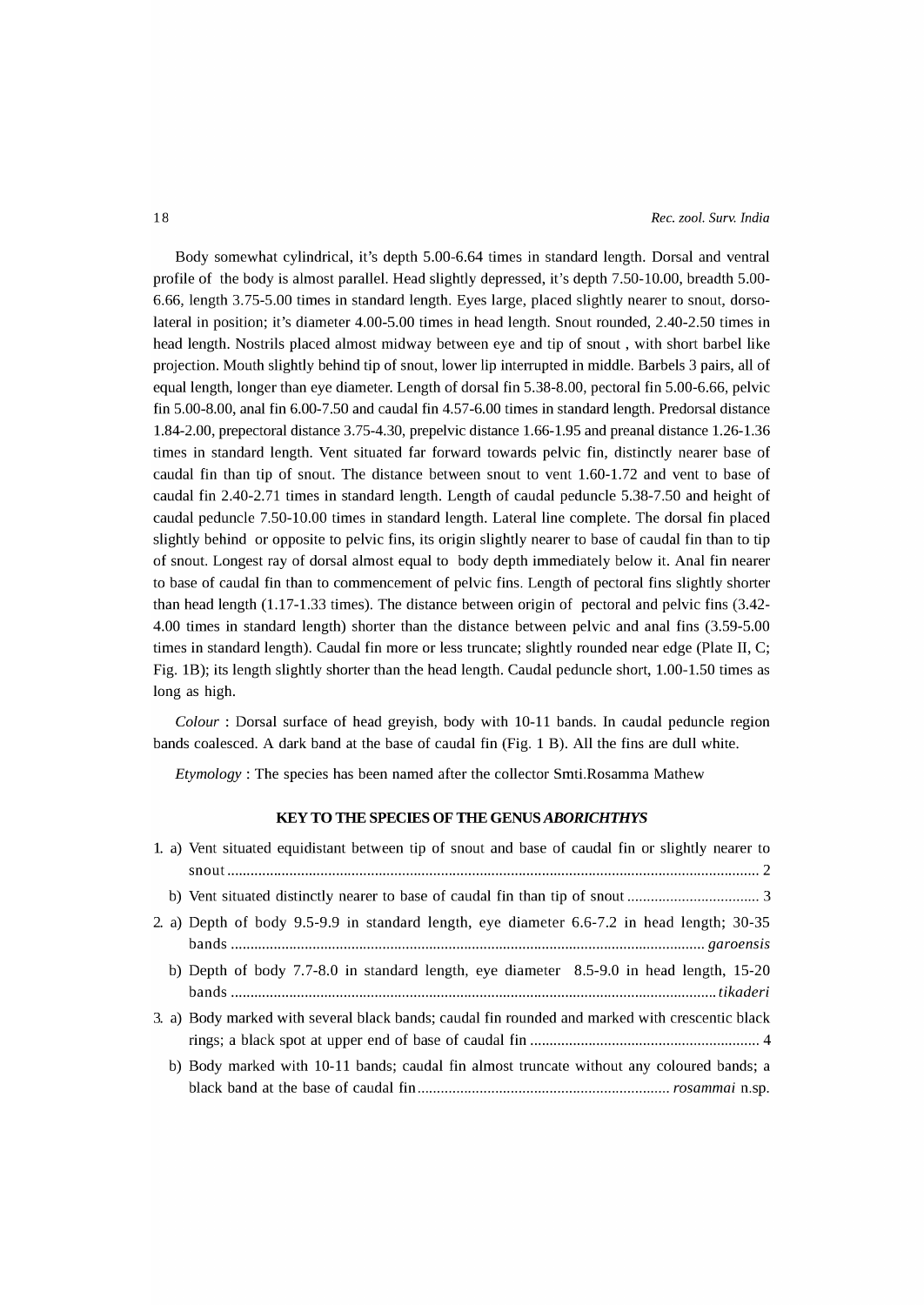| SEN : Description of a new species of Aborichthys, Chaudhuri from North-East India  etc. | 19 |
|------------------------------------------------------------------------------------------|----|
|------------------------------------------------------------------------------------------|----|

| 4. a) Body marked with broad black rings alternating with Narrow yellowish bands, indistinct in |
|-------------------------------------------------------------------------------------------------|
|                                                                                                 |
| b) Body marked with oblique black stripes indistinct in posterior third of body; barbels much   |
|                                                                                                 |

#### **DISCUSSION**

To quote Hora (1925), "there is no doubt that fishes of the genus *Aborichthys* are evolved from those of the genus *Nemachilus* chiefly by the change in the position of the vent". This is very much true for the present species. Except for the position of vent the present species is morphologically very much similar to genus *Schistura.* The diagnostic characters of *Aborichthys*  such as 'greatly elongated body, all fins greatly removed from one another, lunate caudal fin, a black spot at upper end of base of caudal fin' - all these characters are lacking in the present species.

Out of the 22 morphological characters ( shown in Table-2), the present specimens are showing differences in at least 12 -14 characters with other known species.

In morphometrics the species is closer to *kempi* but differences have been noticed in body depth (15.95% versus 13.72% mean value), head width (16.55% versus 13.90%), eye diameter (5.18% versus 3.26% mean value), inter orbital space (7.27% versus 4.64% mean value), length of dorsal (16.36% versus 14.61% mean value), anal (15.62% versus 13.33% mean value) and pectoral fins (17.97% versus 16.91% mean value), distance between tip of snout to vent (59.73% versus 54.08% mean value), between snout to base of dorsal fin (52.51% versus 49.59% mean value), between snout to base of pelvic fin (53.25% versus 45.70% mean value), which are more inA. *rosammai* but distance between origin of pelvic to anal fin (24.78% versus 29.43% mean value), vent to base of caudal fin (40.60% versus 44.52% mean value), dorsal fin to base of caudal fin (40.69% versus 48.76% mean value) origin of anal to base of caudal fin (16.88% versus 25.29% mean value) are less in A. *rosammai* (Histogram I).

The present species shows some similarity with *elongatus* in least height of caudal peduncle (12.31 % versus 12.44% mean value),distance between tip of snout to vent (59.73% versus 60.23% mean value), vent to base of caudal fin (40.6% versus 39.76% mean value), snout to base of pelvic fin (53.25% versus 53.29% mean value) but differ in length of caudal fin (20.64% versus 17.27% mean value), head length (22.22% versus 18.25% mean value), body depth (15.95% versus 13.87% mean value), eye diameter (5.18% versus 3.03% mean value), snout length (9.91% versus 8.18% mean value), inter orbital distance 7.27% versus 4.33% mean value), head depth (11.52% versus 10.00% mean value), length of dorsal fin (16.36% versus 12.84% mean value), anal fin (15.62% versus 10.36% mean value), pelvic fin (16.19% versus 13.84% mean value), pectoral fin (17.97% versus 15.15% mean value) which are more in *A. rosammai.* In measurements like length of caudal peduncle (16.88% versus 19.06% mean value), distance between dorsal fin to base of caudal fin (40.69% versus 49.17% mean value), pectoral to pelvic fin (27.07% versus 32.19% mean value) and anal fin to base of caudal fin (19.68% versus 24.53% mean value) are less in *rosammai* (Histogram II).